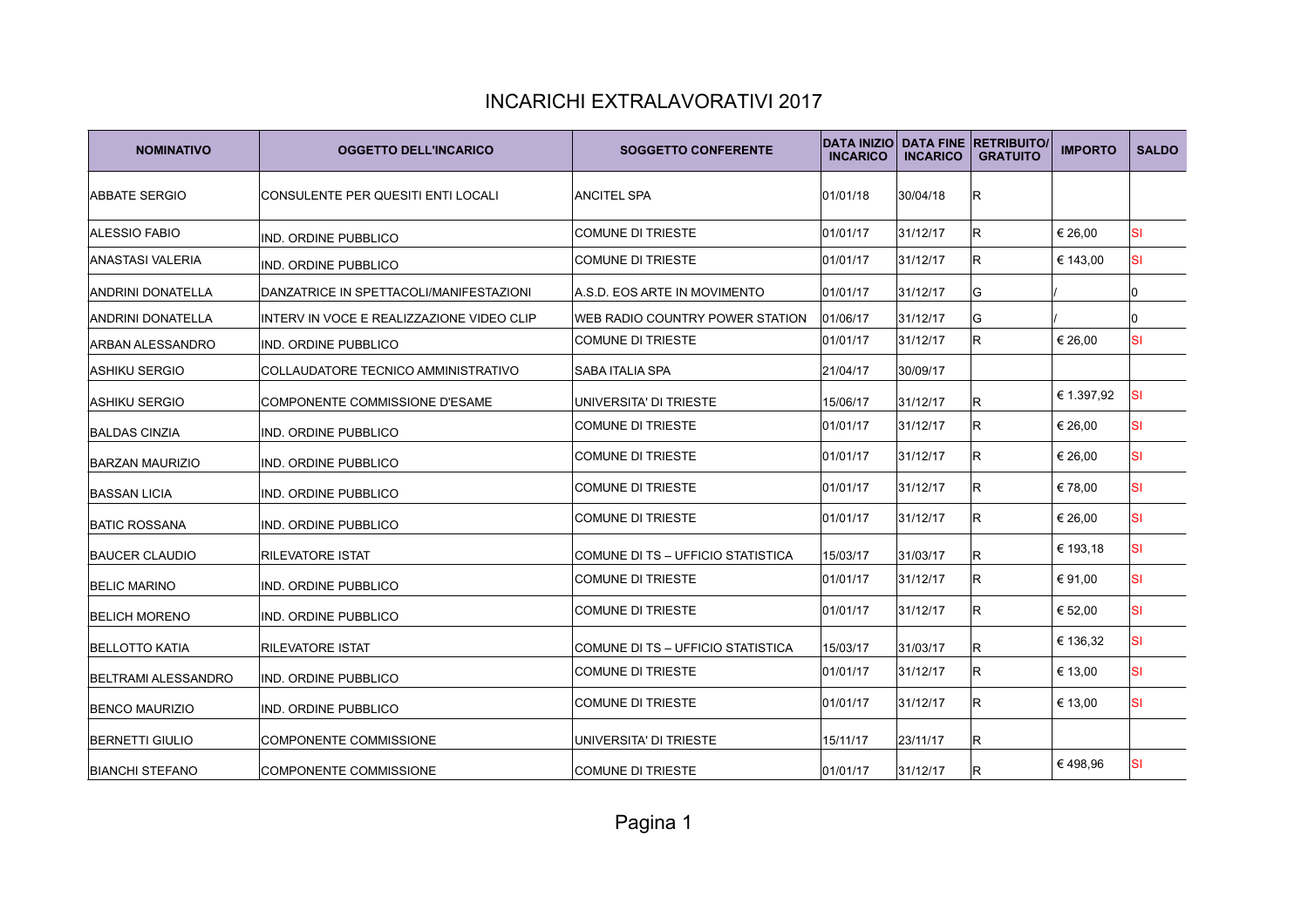| <b>BIBALO ALESSANDRO</b>  | IND. ORDINE PUBBLICO                                          | <b>COMUNE DI TRIESTE</b>          | 01/01/17 | 31/12/17 | lR. | € 91,00    | SI  |
|---------------------------|---------------------------------------------------------------|-----------------------------------|----------|----------|-----|------------|-----|
| <b>BLASIZZA FEDERICA</b>  | OFFERTA DI SERVIZIO B. & B.                                   | <b>VENTO DI BORA</b>              | 01/01/17 | 31/12/17 | R   | € 1.330,00 | SI  |
| <b>BLASIZZA FEDERICA</b>  | OFFERTA DI SERVIZIO B. & B.                                   | <b>VENTO DI BORA</b>              | 01/01/18 | 31/12/20 | R.  | € 3.451,80 | NO. |
| <b>BLOISE ALESSANDRO</b>  | IND. ORDINE PUBBLICO                                          | COMUNE DI TRIESTE                 | 01/01/17 | 31/12/17 | lR. | € 13,00    | SI  |
| <b>BLOKER MILVIA</b>      | IND. ORDINE PUBBLICO                                          | <b>COMUNE DI TRIESTE</b>          | 01/01/17 | 31/12/17 | lR. | € 13,00    | SI  |
| <b>BONI PIERLUIGI</b>     | COMPONENTE COMMISSIONE                                        | ESATTO S.P.A.                     | 02/05/17 | 30/06/17 | lR. | € 300,00   | SI  |
| <b>BOSSI LAURA</b>        | <b>IND. ORDINE PUBBLICO</b>                                   | <b>COMUNE DI TRIESTE</b>          | 01/01/17 | 31/12/17 | IR. | € 13,00    | SI  |
| <b>BRAICO PATRIZIA</b>    | <b>IND. ORDINE PUBBLICO</b>                                   | <b>COMUNE DI TRIESTE</b>          | 01/01/17 | 31/12/17 | IR. | € 13,00    | SI  |
| <b>BRAIDA PAOLO</b>       | SUPERVISIONE E CONTROLLO RIFACIMENTO TETTO CON.D. TAGLIAMENTO |                                   | 23/12/16 | 23/01/17 | R   | € 1.200,00 | SI  |
| <b>BRESCIA ALESSANDRO</b> | DOCENZA CORSO T.O./D.P.                                       | <b>REGIONE FVG</b>                | 01/01/17 | 31/12/17 | R   |            |     |
| <b>BRESSAN BARBARA</b>    | <b>PRESENTATRICE DEI PRODOTTI</b>                             | <b>AVON COSMETICS SRL</b>         | 25/01/17 | 31/12/17 | R.  | 74.08      | SI  |
| BRONZIN ALESSANDRA        | <b>COMPARSA</b>                                               | NEFERTITI FILM SRL                | 13/07/17 | 13/07/17 | R.  | € 86,00    | SI  |
| <b>BRONZIN ALESSANDRA</b> | <b>COMPARSA</b>                                               | <b>STRANI FILM SRL</b>            | 29/07/17 | 29/07/17 | R.  |            |     |
| <b>BRUNETTI ROSANNA</b>   | COORDINAMENTO TECNICO                                         | A.S.D. ACQUAMARINA TEAM ONLUS     | 01/01/17 | 31/12/17 | lG. |            |     |
| <b>BUBNICH FRANCA</b>     | <b>RILEVATORE ISTAT</b>                                       | COMUNE DI TS - UFFICIO STATISTICA | 15/03/17 | 31/03/17 | R   | € 221,62   | SI  |
| <b>BUCCONI ALESSANDRA</b> | IND. ORDINE PUBBLICO                                          | <b>COMUNE DI TRIESTE</b>          | 01/01/17 | 31/12/17 | lR. | € 78,00    | SI  |
| <b>BUDICIN ELVIO</b>      | IND. ORDINE PUBBLICO                                          | COMUNE DI TRIESTE                 | 01/01/17 | 31/12/17 | lR. | € 65,00    | SI  |
| <b>BUNZ MAURO</b>         | IND. ORDINE PUBBLICO                                          | COMUNE DI TRIESTE                 | 01/01/17 | 31/12/17 | R.  | € 26,00    | SI  |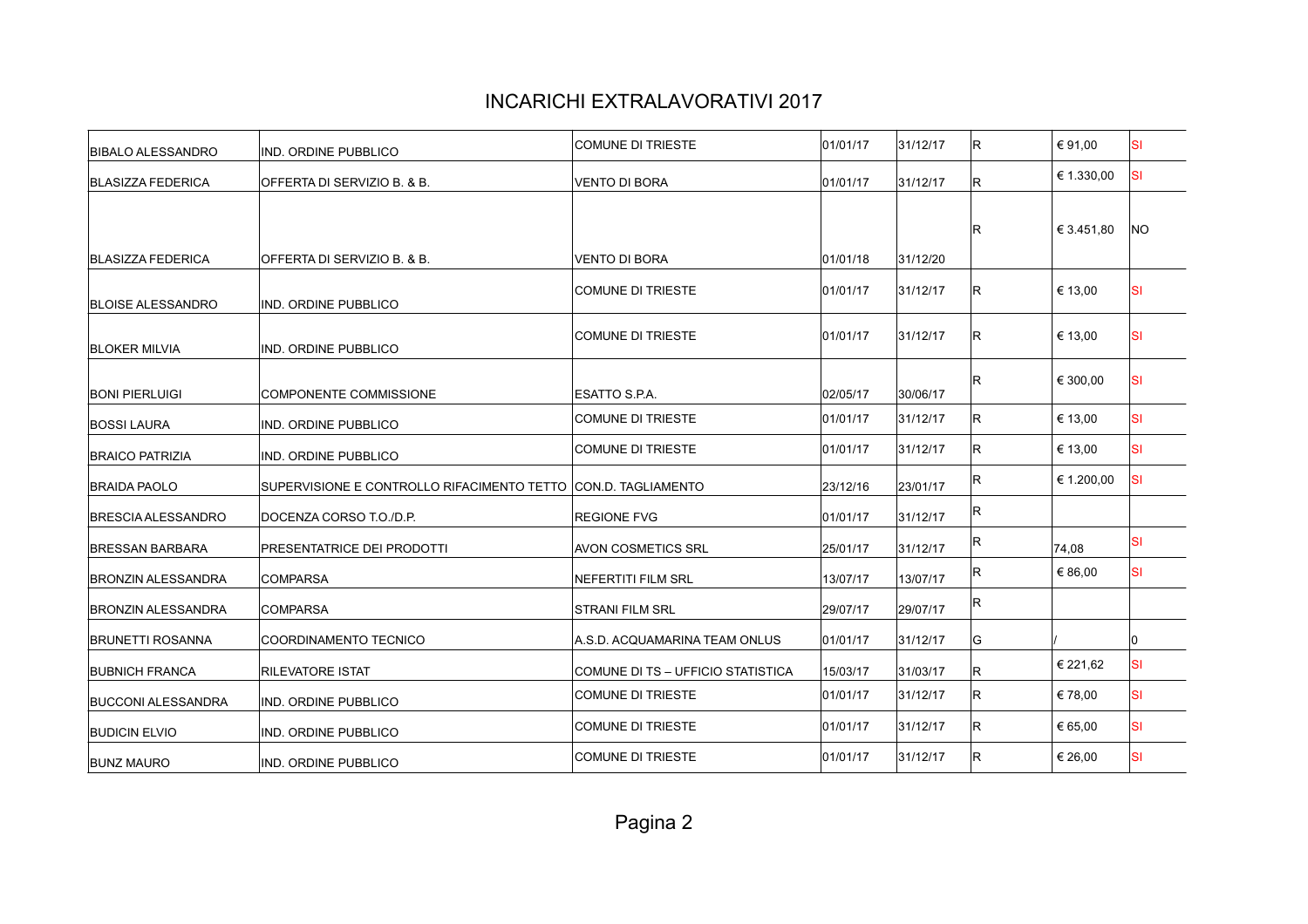| <b>BUTELLI LUCA</b>                | IND. ORDINE PUBBLICO                   | COMUNE DI TRIESTE                   | 01/01/17 | 31/12/17 | lR. | € 52,00  | ΙSΙ       |
|------------------------------------|----------------------------------------|-------------------------------------|----------|----------|-----|----------|-----------|
| <b>BUTELLI LUCA</b>                | <b>ISTRUTTORE SPORTIVO</b>             | A.S.D. A.P.T.P.L.                   | 20/02/17 | 31/12/17 | IR. |          |           |
| <b>BUZAN MITJA</b>                 | DOCENTE/FORMATORE                      | <b>COMPA FVG</b>                    | 01/01/17 | 31/12/17 | R   |          |           |
| <b>CAIFFA ALESSANDRA</b>           | IND. ORDINE PUBBLICO                   | <b>COMUNE DI TRIESTE</b>            | 01/01/17 | 31/12/17 | lR. | € 39,00  | <b>SI</b> |
| <b>CALLIGARIS ROBERTO</b>          | IND. ORDINE PUBBLICO                   | <b>COMUNE DI TRIESTE</b>            | 01/01/17 | 31/12/17 | IR. | € 13,00  | ΙSΙ       |
| CANELLI ALESSANDRO                 | IND. ORDINE PUBBLICO                   | <b>COMUNE DI TRIESTE</b>            | 01/01/17 | 31/12/17 | IR. | € 39,00  | <b>SI</b> |
| CANNIZZARO STEFANO<br><b>MARIA</b> | <b>CANTORE E SUONATORE</b>             | TIKI TAKA SRL                       | 11/02/17 | 11/02/17 | G   |          | ۱O        |
| <b>CARLI DANIELA</b>               | <b>RILEVATORE ISTAT</b>                | COMUNE DI TS - UFFICIO STATISTICA   | 15/03/17 | 31/03/17 | IR. | € 250,06 | <b>SI</b> |
| ICASSIN MARINA                     | COMPONENTE COMMISSIONE SELEZ. PUBBLICA | COMUNE DI GORIZIA                   | 13/09/17 | 27/09/17 | lR. | € 341,67 | <b>SI</b> |
|                                    |                                        |                                     |          |          |     |          |           |
| ICASTELLANA GIANFRANCO             | CONSULENTE EDITORIALE E TRADUTTORE     | <b>RENOIR S.A.S.</b>                | 01/02/17 | 01/02/18 | lR. |          |           |
| ICELLA MASSIMO                     | IND. ORDINE PUBBLICO                   | <b>COMUNE DI TRIESTE</b>            | 01/01/17 | 31/12/17 | lR. | € 13,00  | <b>SI</b> |
| <b>CERNECCA MARCO</b>              | IND. ORDINE PUBBLICO                   | <b>COMUNE DI TRIESTE</b>            | 01/01/17 | 31/12/17 | R.  | € 13,00  | <b>SI</b> |
| <b>CHICCO STEFANO</b>              | COMPONENTE COMMISSIONE D'ESAME         | UNIVERSITA' DI TRIESTE              | 15/06/17 | 31/12/17 | R   |          |           |
| <b>CHINELLI GIORGIO</b>            | IND. ORDINE PUBBLICO                   | <b>COMUNE DI TRIESTE</b>            | 01/01/17 | 31/12/17 | R.  | € 13,00  | <b>SI</b> |
| <b>CHUDOBA PATRIZIA</b>            | <b>RILEVATORE ISTAT</b>                | COMUNE DI TS - UFFICIO STATISTICA   | 15/03/17 | 31/03/17 | IR. | € 164,75 | <b>SI</b> |
| <b>CIMETTA LAURA</b>               | IND. ORDINE PUBBLICO                   | <b>COMUNE DI TRIESTE</b>            | 01/01/17 | 31/12/17 | R   | € 65,00  | <b>SI</b> |
| <b>CIPOLAT GOTET CLAUDIA</b>       | IND. ORDINE PUBBLICO                   | <b>COMUNE DI TRIESTE</b>            | 01/01/17 | 31/12/17 | R.  | € 26,00  | <b>SI</b> |
| <b>CLUN LOIRI</b>                  | IND. ORDINE PUBBLICO                   | <b>COMUNE DI TRIESTE</b>            | 01/01/17 | 31/12/17 | IR. | € 39.00  | <b>SI</b> |
| COCOLO FEDERICA                    | <b>ASSISTENZA LEGALE</b>               | ASS. NAZ. VENEZIA GIULIA E DALMAZIA | 02/01/17 | 31/12/17 | G   |          | In        |
| COGLITORE ALESSANDRO               | IND. ORDINE PUBBLICO                   | <b>COMUNE DI TRIESTE</b>            | 01/01/17 | 31/12/17 | R.  | € 13,00  | <b>SI</b> |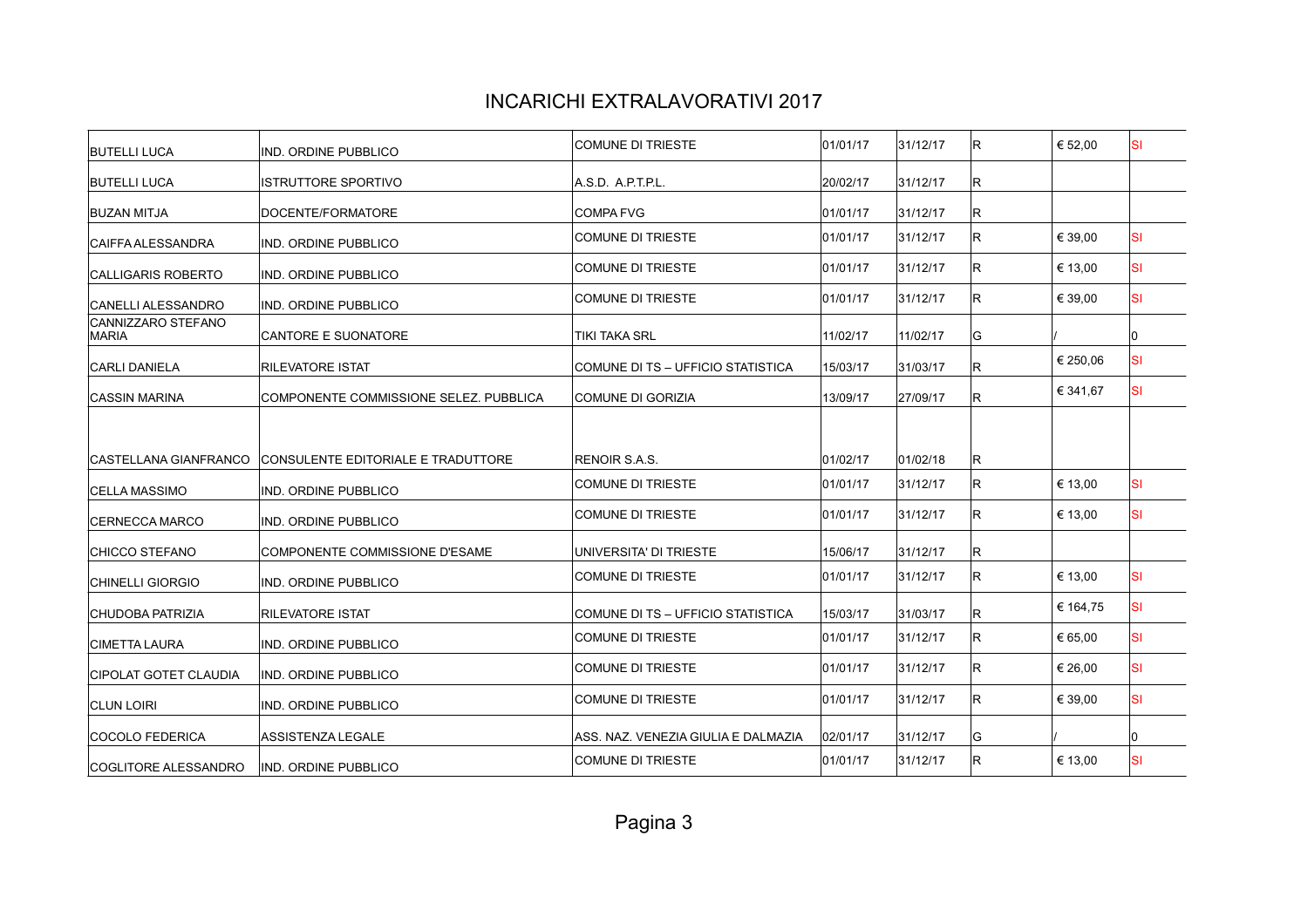| IND. ORDINE PUBBLICO           | COMUNE DI TRIESTE            | 01/01/17 | 31/12/17                                      | IR. | € 26,00    | <b>SI</b> |
|--------------------------------|------------------------------|----------|-----------------------------------------------|-----|------------|-----------|
| IND. ORDINE PUBBLICO           | <b>COMUNE DI TRIESTE</b>     | 01/01/17 | 31/12/17                                      | IR. | € 13,00    | <b>SI</b> |
| DOCENZA                        | UNIVERSITA' DI TRIESTE       | 06/03/17 | 09/06/17                                      | R.  | 813,84     | SI        |
| <b>GUIDA</b>                   | SOC. COOP. ROGOS             | 26/03/17 | 26/03/17                                      | R.  | € 83,00    | lsı       |
| IND. ORDINE PUBBLICO           | COMUNE DI TRIESTE            | 01/01/17 | 31/12/17                                      | IR. | € 13,00    | lsı       |
| IND. ORDINE PUBBLICO           | COMUNE DI TRIESTE            | 01/01/17 | 31/12/17                                      | R.  | € 13,00    | lsı       |
| IND. ORDINE PUBBLICO           | COMUNE DI TRIESTE            | 01/01/17 | 31/12/17                                      | IR. | € 13,00    | lsı       |
| IND. ORDINE PUBBLICO           | COMUNE DI TRIESTE            | 01/01/17 | 31/12/17                                      | IR. | € 273,00   | lsı       |
| OFFERTA DI SERVIZIO B. & B.    | <b>COSLAN MICHELA</b>        | 01/05/17 | 31/12/17                                      | R.  | € 2.024,50 | lsı       |
| OFFERTA DI SERVIZIO B. & B.    | <b>COSLAN MICHELA</b>        | 08/01/18 | 21/12/18                                      | R.  | € 588,00   | NO.       |
| IND. ORDINE PUBBLICO           | COMUNE DI TRIESTE            | 01/01/17 | 31/12/17                                      | IR. | € 65,00    | <b>SI</b> |
| IND. ORDINE PUBBLICO           | COMUNE DI TRIESTE            | 01/01/17 | 31/12/17                                      | lR. | € 13,00    | lsı       |
| COMPONENTE COMMISSIONE         | <b>AREA SCIENZE PARK</b>     | 12/07/17 | 31/07/17                                      | IR. | € 842,00   | lsı       |
| <b>ATTIVITA' DI ANIMAZIONE</b> |                              |          | 17/07/17                                      | R.  | € 275,50   | lsı       |
| <b>CONSULENTE TECNICO</b>      | B.S.B. SNC DIA. BENUSSI E C. | 21/04/17 | 15/12/17                                      | R.  |            |           |
| IND. ORDINE PUBBLICO           | COMUNE DI TRIESTE            | 01/01/17 | 31/12/17                                      | R.  | € 52,00    | lsı       |
| IND. ORDINE PUBBLICO           | COMUNE DI TRIESTE            | 01/01/17 | 31/12/17                                      | R.  | € 39,00    | <b>SI</b> |
| IND. ORDINE PUBBLICO           | COMUNE DI TRIESTE            | 01/01/17 | 31/12/17                                      | R.  | € 52,00    | lsı       |
| <b>FORMATORE</b>               | <b>REGIONE FVG</b>           | 14/03/17 | 07/06/17                                      | R.  |            |           |
| IND. ORDINE PUBBLICO           | COMUNE DI TRIESTE            | 01/01/17 | 31/12/17                                      | R.  | € 39,00    | <b>SI</b> |
| IND. ORDINE PUBBLICO           | <b>COMUNE DI TRIESTE</b>     | 01/01/17 | 31/12/17                                      | IR. | € 26,00    | <b>SI</b> |
|                                |                              |          | ASSOCIAZIONE CULTURALE "VITAMINA T"  11/07/17 |     |            |           |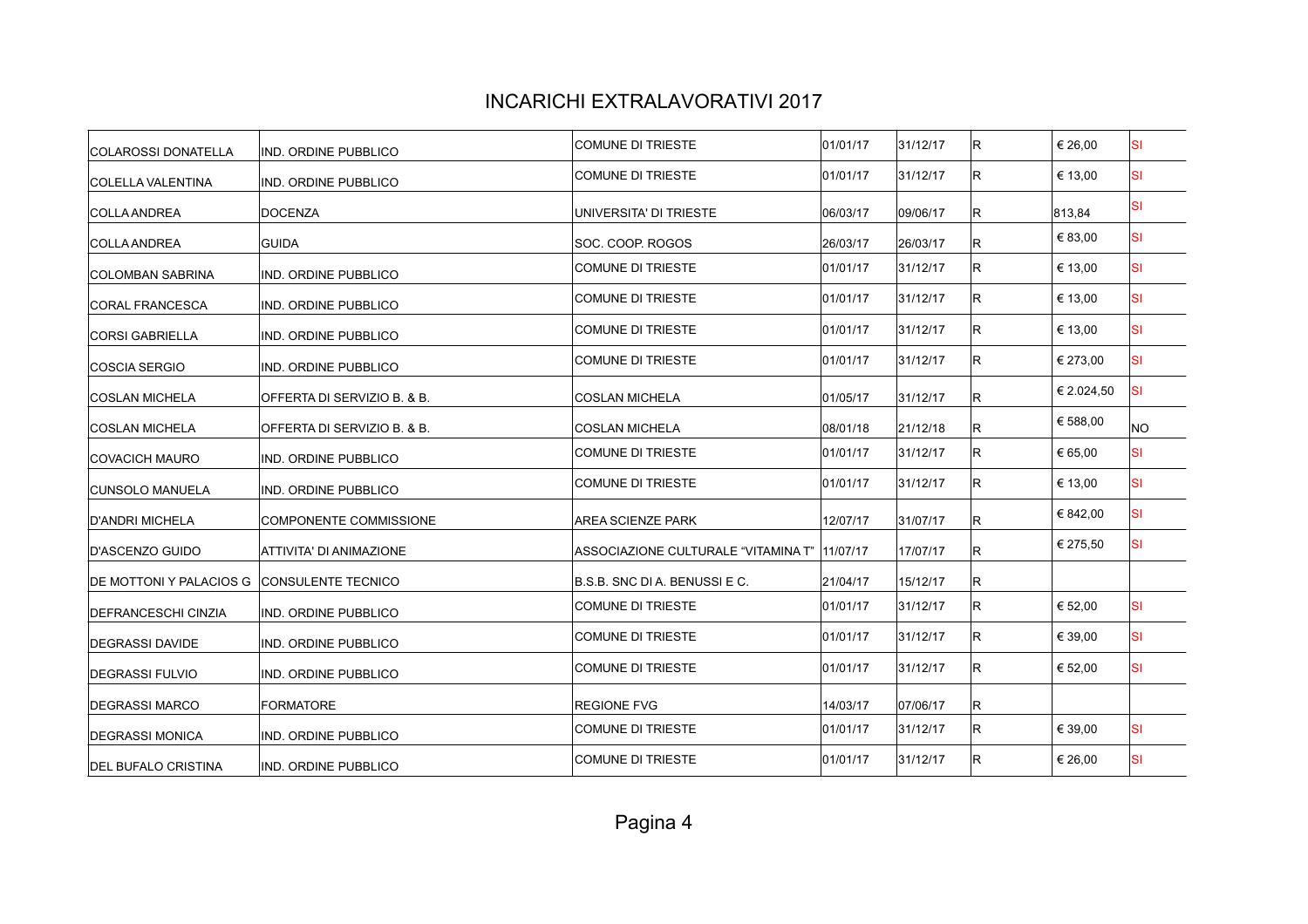| IND. ORDINE PUBBLICO                       | COMUNE DI TRIESTE                               | 01/01/17 | 31/12/17 | lR. | € 13,00    | ΙSΙ       |
|--------------------------------------------|-------------------------------------------------|----------|----------|-----|------------|-----------|
| <b>IND. ORDINE PUBBLICO</b>                | COMUNE DI TRIESTE                               | 01/01/17 | 31/12/17 | lR. | € 182,00   | <b>SI</b> |
| IND. ORDINE PUBBLICO                       | <b>COMUNE DI TRIESTE</b>                        | 01/01/17 | 31/12/17 | lR. | € 52,00    | ΙSΙ       |
| <b>IND. ORDINE PUBBLICO</b>                | COMUNE DI TRIESTE                               | 01/01/17 | 31/12/17 | lR. | € 39,00    | <b>SI</b> |
| MUSICISTA AMBITO CONCERTO                  | <b>GRUPPO FOLKLORISTICO</b><br>'TRIESTINISSIMA" | 23/07/17 | 01/08/17 | R   |            |           |
| <b>IND. ORDINE PUBBLICO</b>                | COMUNE DI TRIESTE                               | 01/01/17 | 31/12/17 | IR. | € 13,00    | <b>SI</b> |
| <b>IND. ORDINE PUBBLICO</b>                | COMUNE DI TRIESTE                               | 01/01/17 | 31/12/17 | lR. | €78,00     | <b>SI</b> |
| IND. ORDINE PUBBLICO                       | COMUNE DI TRIESTE                               | 01/01/17 | 31/12/17 | lR. | €78,00     | <b>SI</b> |
| IND. ORDINE PUBBLICO                       | COMUNE DI TRIESTE                               | 01/01/17 | 31/12/17 | lR. | € 13,00    | <b>SI</b> |
| ISTRUTTRICE SUBACQUEA                      | MURENA DIVING SPORTING CLUB                     | 01/02/17 | 31/12/17 | R   |            |           |
| IND. ORDINE PUBBLICO                       | COMUNE DI TRIESTE                               | 01/01/17 | 31/12/17 | lR. | € 26,00    | <b>SI</b> |
| <b>IND. ORDINE PUBBLICO</b>                | COMUNE DI TRIESTE                               | 01/01/17 | 31/12/17 | lR. | € 65,00    | <b>SI</b> |
| ADDETTA AL GUARDAROBA                      | N.M.C. S.R.L. - DISCOTECA PALMARIVA             | 19/08/17 | 28/08/17 | lR. |            |           |
| <b>ADDETTA AL GUARDAROBA</b>               | N.M.C. S.R.L. - DISCOTECA PALMARIVA             | 08/09/17 | 07/09/18 | R   |            |           |
| IND. ORDINE PUBBLICO                       | COMUNE DI TRIESTE                               | 01/01/17 | 31/12/17 | lR. | € 52,00    | <b>SI</b> |
| CURATRICE EREDITA' GIACENTE ANTONIA BEARZI | <b>TRIBUNALE DI TRIESTE</b>                     | 12/06/17 | 11/06/18 | lR. |            |           |
| CURATRICE EREDITA' GIACENTE ANTONIA LAN    | TRIBUNALE DI TRIESTE                            | 12/06/17 | 11/06/18 | lR. | € 3.397,20 | <b>SI</b> |
| <b>CURATRICE EREDITA' GIACENTE DANEU</b>   | TRIBUNALE DI TRIESTE                            | 12/06/17 | 11/06/18 | lR. | € 3.200,00 | <b>SI</b> |
| IND. ORDINE PUBBLICO                       | <b>COMUNE DI TRIESTE</b>                        | 01/01/17 | 31/12/17 | lR. | € 78.00    | <b>SI</b> |
| DOCENZA CORSO T.O./D.P.                    | <b>REGIONE FVG</b>                              | 01/01/17 | 31/12/17 | R   |            |           |
| IND. ORDINE PUBBLICO                       | COMUNE DI TRIESTE                               | 01/01/17 | 31/12/17 | lR. | € 13,00    | <b>SI</b> |
|                                            |                                                 |          |          |     |            |           |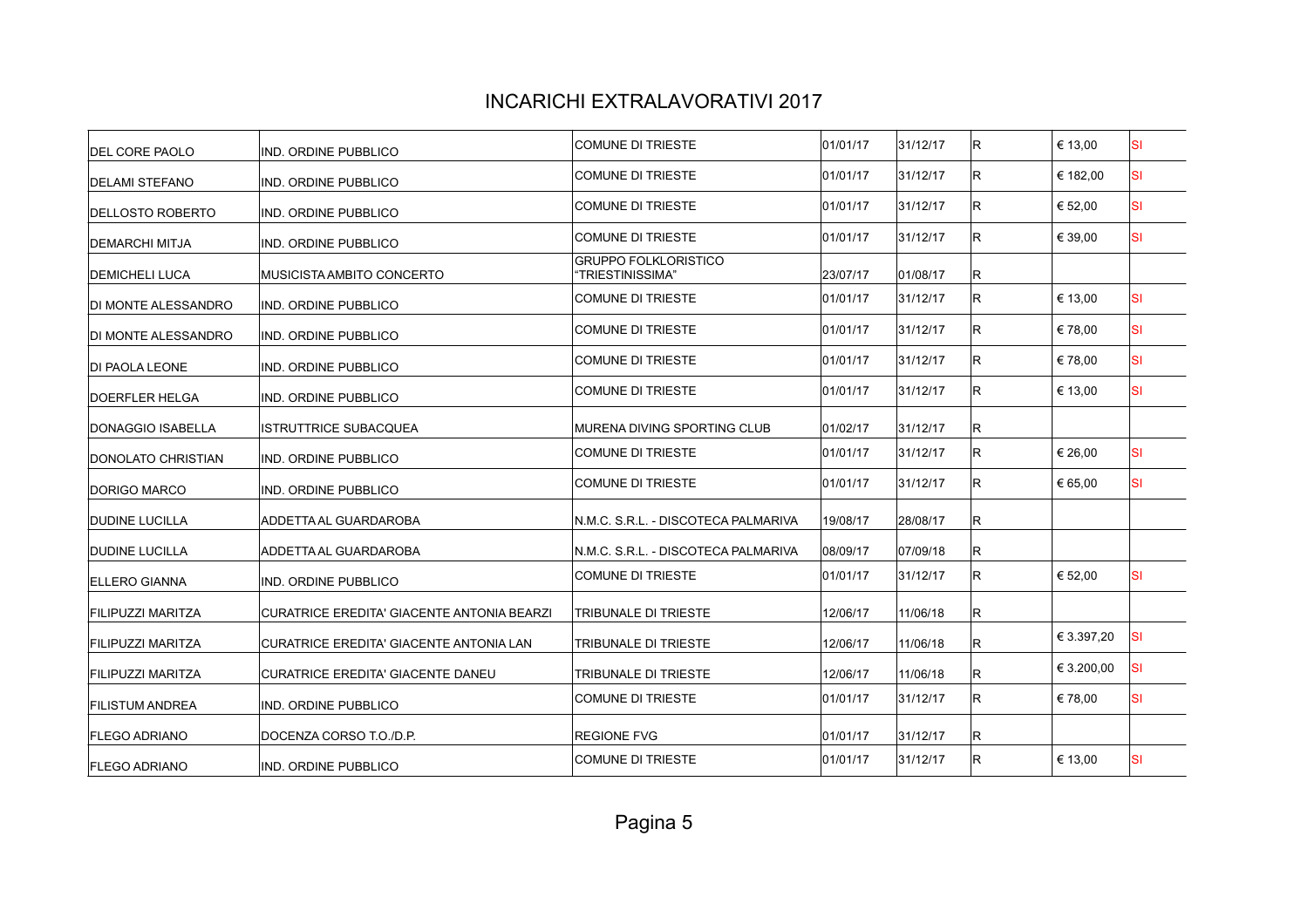| IND. ORDINE PUBBLICO                        | <b>COMUNE DI TRIESTE</b>                                                                                                                                                                                                                                           | 01/01/17                                                                                         | 31/12/17                         | lR.                              | € 26,00        | <b>SI</b> |
|---------------------------------------------|--------------------------------------------------------------------------------------------------------------------------------------------------------------------------------------------------------------------------------------------------------------------|--------------------------------------------------------------------------------------------------|----------------------------------|----------------------------------|----------------|-----------|
| <b>ASSISTENTE DOMICILIARE</b>               | PAOLO OBLACH                                                                                                                                                                                                                                                       | 23/10/17                                                                                         | 31/08/18                         | R.                               |                |           |
| IND. ORDINE PUBBLICO                        | <b>COMUNE DI TRIESTE</b>                                                                                                                                                                                                                                           | 01/01/17                                                                                         | 31/12/17                         | IR.                              | € 104,00       | lsı       |
| ISTRUTTRICE CORSO DIFESA PERSONALE          | A.S.D. A.P.T.P.L.                                                                                                                                                                                                                                                  | 01/01/17                                                                                         | 31/12/17                         | R.                               | € 100,00       | lsı       |
| SUPPORTO ALL'ATTIVITA' SPORTIVA DEI BAMBINI | A.S.D. BASKETRIESTE                                                                                                                                                                                                                                                | 15/12/17                                                                                         | 30/06/18                         | lR.                              | € 2.000,00     | lsı       |
| <b>RILEVATORE ISTAT</b>                     | COMUNE DI TS - UFFICIO STATISTICA                                                                                                                                                                                                                                  | 15/03/17                                                                                         | 31/12/17                         | R.                               | € 221,62       | lsı       |
| <b>IND. ORDINE PUBBLICO</b>                 | <b>COMUNE DI TRIESTE</b>                                                                                                                                                                                                                                           | 01/01/17                                                                                         | 31/12/17                         | R.                               | € 52,00        | <b>SI</b> |
| <b>COMPONENTE COMMISSIONE</b>               | COMUNE DI TRIESTE                                                                                                                                                                                                                                                  | 01/01/17                                                                                         | 31/12/17                         | R.                               | € 325,62       | lsı       |
| IND. ORDINE PUBBLICO                        | COMUNE DI TRIESTE                                                                                                                                                                                                                                                  | 01/01/17                                                                                         | 31/12/17                         | R.                               | € 39,00        | <b>SI</b> |
| IND. ORDINE PUBBLICO                        | COMUNE DI TRIESTE                                                                                                                                                                                                                                                  | 01/01/17                                                                                         | 31/12/17                         | IR.                              | € 26,00        | <b>SI</b> |
|                                             | <b>COMUNE DI TRIESTE</b>                                                                                                                                                                                                                                           | 01/01/17                                                                                         | 31/12/17                         | IR.                              | € 26,00        | <b>SI</b> |
|                                             | COMUNE DI TRIESTE                                                                                                                                                                                                                                                  | 01/01/17                                                                                         | 31/12/17                         | lR.                              | € 78,00        | lsı       |
|                                             | <b>COMUNE DI TRIESTE</b>                                                                                                                                                                                                                                           | 01/01/17                                                                                         | 31/12/17                         | R.                               | € 39,00        | <b>SI</b> |
|                                             | COMUNE DI TRIESTE                                                                                                                                                                                                                                                  | 01/01/17                                                                                         | 31/12/17                         | R.                               | € 208,00       | lsı       |
|                                             | <b>COMUNE DI TRIESTE</b>                                                                                                                                                                                                                                           | 01/01/17                                                                                         | 31/12/17                         | R.                               | € 52,00        | <b>SI</b> |
|                                             |                                                                                                                                                                                                                                                                    |                                                                                                  |                                  |                                  | € 221,62       | lsı       |
|                                             | <b>COMUNE DI TRIESTE</b>                                                                                                                                                                                                                                           | 01/01/17                                                                                         | 31/12/17                         | R.                               | € 26,00        | <b>SI</b> |
|                                             |                                                                                                                                                                                                                                                                    |                                                                                                  |                                  |                                  | € 206,94       | lsı       |
|                                             | COMUNE DI TRIESTE                                                                                                                                                                                                                                                  | 01/01/17                                                                                         | 31/12/17                         | R.                               | € 78,00        | <b>SI</b> |
|                                             |                                                                                                                                                                                                                                                                    |                                                                                                  |                                  |                                  | € 540,00       | <b>SI</b> |
| <b>INSEGNANTE YOGA</b>                      | INSTITUTE OF YOGIC CULTURE                                                                                                                                                                                                                                         | 28/09/17                                                                                         | 19/12/17                         | IR.                              | € 250,00       | <b>SI</b> |
|                                             | IND. ORDINE PUBBLICO<br>GARGOTTICH ALESSANDRO IND. ORDINE PUBBLICO<br>IND. ORDINE PUBBLICO<br>IND. ORDINE PUBBLICO<br>IND. ORDINE PUBBLICO<br><b>RILEVATORE ISTAT</b><br>IND. ORDINE PUBBLICO<br><b>COMMESSA</b><br>IND. ORDINE PUBBLICO<br><b>INSEGNANTE YOGA</b> | COMUNE DI TS - UFFICIO STATISTICA<br>NEGOZIO OSTUNI DI PAOLA KOBAL<br>INSTITUTE OF YOGIC CULTURE | 15/03/17<br>28/09/17<br>31/01/17 | 31/03/17<br>07/10/17<br>15/06/17 | R.<br>R.<br>R. |           |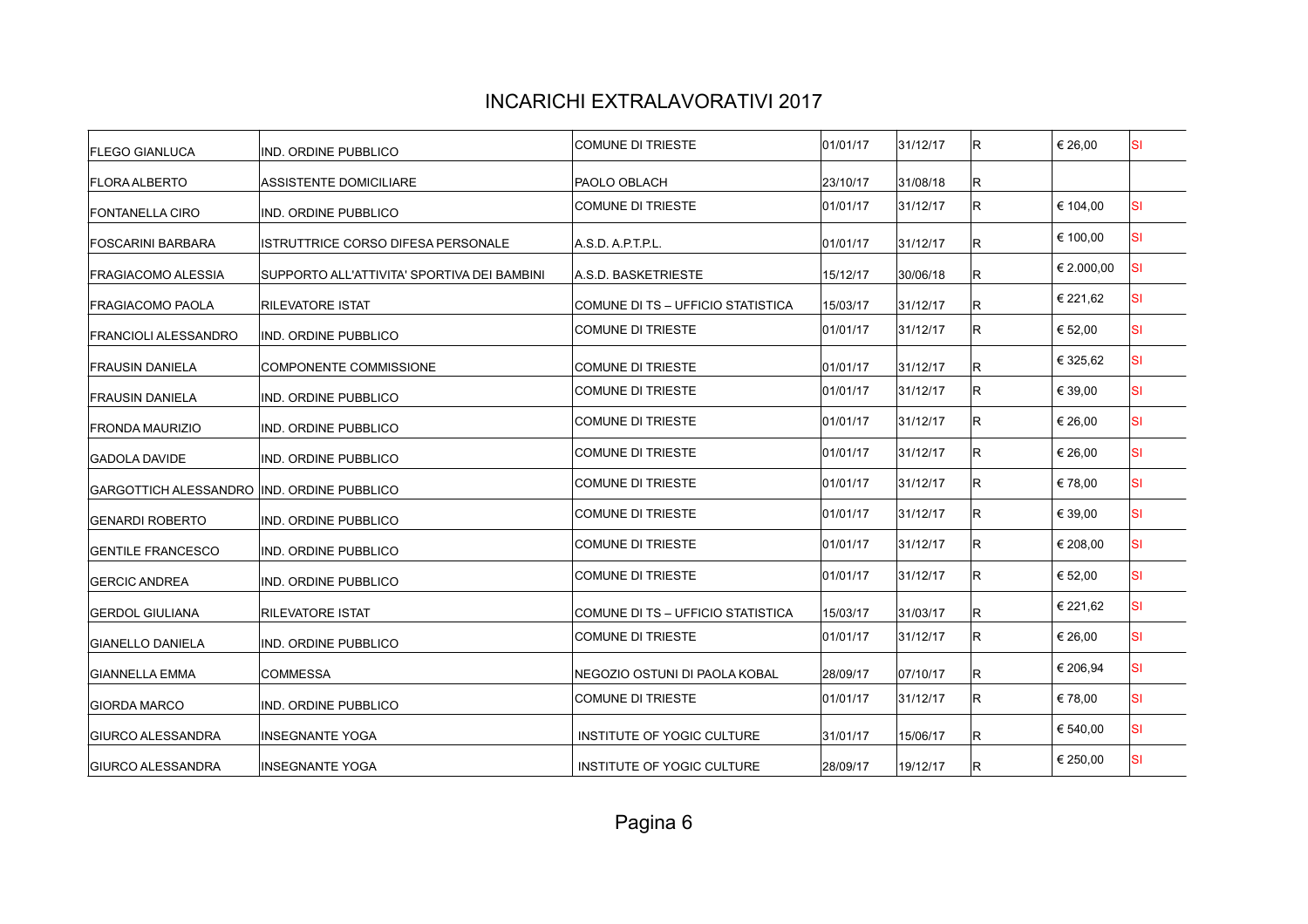| <b>RILEVATORE ISTAT</b>                 | COMUNE DI TS - UFFICIO STATISTICA                   | 15/03/17 | 31/03/17 | IR. | € 250,06   | <b>SI</b> |
|-----------------------------------------|-----------------------------------------------------|----------|----------|-----|------------|-----------|
| IND. ORDINE PUBBLICO                    | <b>COMUNE DI TRIESTE</b>                            | 01/01/17 | 31/12/17 | IR. | € 39,00    | <b>SI</b> |
| IND. ORDINE PUBBLICO                    | COMUNE DI TRIESTE                                   | 01/01/17 | 31/12/17 | IR. | € 26,00    | <b>SI</b> |
| <b>MASCHERA TEATRALE</b>                | <b>TEATRO STABILE POLITEAMA ROSSETTI</b>            | 20/06/17 | 09/07/17 | IR. | €487,96    | lsı       |
| COLLABORATRICE FAMIGLIARE OCCASIONALE   | ASILO NIDO "ISOLA FELICE" DI GUIDO<br><b>CHIARA</b> | 13/06/17 | 30/06/17 | R.  |            | <b>SI</b> |
| IND. ORDINE PUBBLICO                    | <b>COMUNE DI TRIESTE</b>                            | 01/01/17 | 31/12/17 | IR. | € 65,00    | lsı       |
| <b>COMPONENTE COMMISSIONE</b>           | ESATTO S.P.A.                                       | 02/05/17 | 30/06/17 | IR. | € 300,00   | <b>SI</b> |
| IND. ORDINE PUBBLICO                    | COMUNE DI TRIESTE                                   | 01/01/17 | 31/12/17 | IR. | € 13,00    | lsı       |
| <b>PROGETTAZIONE E DIREZIONE LAVORI</b> | <b>KRECIC GIORGIO</b>                               | 01/05/17 | 30/04/18 | lG. |            | l0        |
| <b>FORMATORE</b>                        | <b>REGIONE FVG</b>                                  | 14/03/17 | 07/06/17 | R.  |            |           |
| IND. ORDINE PUBBLICO                    | <b>COMUNE DI TRIESTE</b>                            | 01/01/17 | 31/12/17 | IR. | € 39,00    | <b>SI</b> |
| CONSULENTE TECNICO D'UFFICIO            | <b>TRIBUNALE DI TRIESTE</b>                         | 30/10/17 | 31/05/18 | R.  |            |           |
| IND. ORDINE PUBBLICO                    | <b>COMUNE DI TRIESTE</b>                            | 01/01/17 | 31/12/17 | IR. | € 13,00    | <b>SI</b> |
| INSEGNANTE DI GINNASTICA ARTISTICA      | ARTISTICA'81                                        | 01/11/16 | 31/05/17 | IR. | € 1.059.00 | lsı       |
| IND. ORDINE PUBBLICO                    | COMUNE DI TRIESTE                                   | 01/01/17 | 31/12/17 | IR. | € 39,00    | <b>SI</b> |
| IND. ORDINE PUBBLICO                    | <b>COMUNE DI TRIESTE</b>                            | 01/01/17 | 31/12/17 | R.  | € 195,00   | <b>SI</b> |
| <b>COMPONENTE COMMISSIONE</b>           | O.G.S.                                              | 01/12/17 | 31/12/17 | R   | € 1.241,52 | <b>SI</b> |
| IND. ORDINE PUBBLICO                    | <b>COMUNE DI TRIESTE</b>                            | 01/01/17 | 31/12/17 | R.  | € 143,00   | <b>SI</b> |
| IND. ORDINE PUBBLICO                    | <b>COMUNE DI TRIESTE</b>                            | 01/01/17 | 31/12/17 | R.  | € 91.00    | <b>SI</b> |
| <b>RILEVATORE ISTAT</b>                 | COMUNE DI TS - UFFICIO STATISTICA                   | 15/03/17 | 31/03/17 | R.  | € 195,43   | <b>SI</b> |
| IND. ORDINE PUBBLICO                    | COMUNE DI TRIESTE                                   | 01/01/17 | 31/12/17 | R.  | € 52,00    | <b>SI</b> |
|                                         |                                                     |          |          |     |            |           |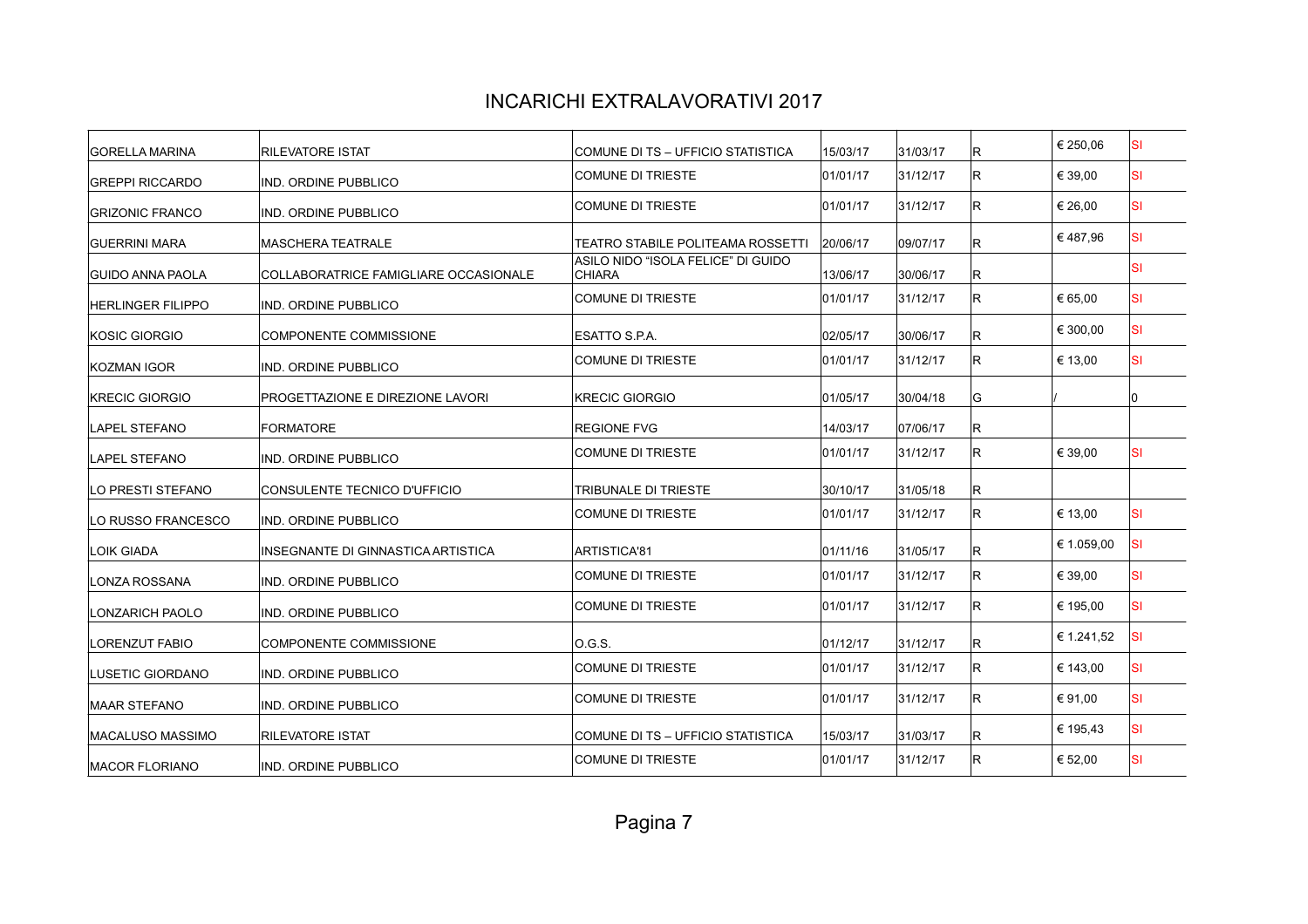| MAIOLINO GIOSUE'           | <b>COMPONENTE COMMISSIONE</b> | <b>COMUNE DI TRIESTE</b>          | 01/01/17 | 31/12/17 | R.  | € 325,62 | SI        |
|----------------------------|-------------------------------|-----------------------------------|----------|----------|-----|----------|-----------|
| <b>MAKOVEC LAURA</b>       | <b>RILEVATORE ISTAT</b>       | COMUNE DI TS – UFFICIO STATISTICA | 15/03/17 | 31/12/17 | IR. | € 164,75 | <b>SI</b> |
| MANGANELLI ALAN            | INTERVISTATORE TELEFONICO     | S.W.G. S.P.A.                     | 21/09/17 | 30/09/17 | R.  |          |           |
| <b>IMARASSI FEDERICA</b>   | <b>FORMATORE</b>              | <b>REGIONE FVG</b>                | 14/03/17 | 30/06/17 | R.  |          |           |
| <b>MARC GIULIO</b>         | IND. ORDINE PUBBLICO          | <b>COMUNE DI TRIESTE</b>          | 01/01/17 | 31/12/17 | R.  | € 13,00  | lsı       |
| <b>MARCOVICH LUCIO</b>     | IND. ORDINE PUBBLICO          | COMUNE DI TRIESTE                 | 01/01/17 | 31/12/17 | IR. | € 65,00  | <b>SI</b> |
| <b>MARCOVICH LUCIO</b>     | ISTRUTTORE CORSO T.O./D.P.    | <b>REGIONE FVG</b>                | 01/01/17 | 31/12/17 | R.  |          |           |
| IMASTRACCHIO LUISA         | IND. ORDINE PUBBLICO          | COMUNE DI TRIESTE                 | 01/01/17 | 31/12/17 | IR. | € 13,00  | lsı       |
| <b>MASUTTI FULVIO</b>      | IND. ORDINE PUBBLICO          | <b>COMUNE DI TRIESTE</b>          | 01/01/17 | 31/12/17 | R.  | €78,00   | lsı       |
| <b>MATELICH MAURIZIO</b>   | IND. ORDINE PUBBLICO          | COMUNE DI TRIESTE                 | 01/01/17 | 31/12/17 | R.  | € 52,00  | <b>SI</b> |
| <b>MAURICH FRANCO</b>      | IND. ORDINE PUBBLICO          | <b>COMUNE DI TRIESTE</b>          | 01/01/17 | 31/12/17 | IR. | € 91.00  | <b>SI</b> |
| <b>MEJAK GIANPAOLO</b>     | IND. ORDINE PUBBLICO          | <b>COMUNE DI TRIESTE</b>          | 01/01/17 | 31/12/17 | R.  | € 65,00  | lsı       |
| IMERKUZA GIULIO            | IND. ORDINE PUBBLICO          | <b>COMUNE DI TRIESTE</b>          | 01/01/17 | 31/12/17 | R.  | € 117,00 | <b>SI</b> |
| <b>MEULA GUIDO</b>         | IND. ORDINE PUBBLICO          | <b>COMUNE DI TRIESTE</b>          | 01/01/17 | 31/12/17 | IR. | € 117,00 | lsı       |
| <b>MIAN LUCIO</b>          | <b>COMPONENTE COMMISSIONE</b> | ESATTO S.P.A.                     | 06/05/17 | 31/05/17 | R.  |          |           |
| MICHELAZZI BARBARA         | IND. ORDINE PUBBLICO          | <b>COMUNE DI TRIESTE</b>          | 01/01/17 | 31/12/17 | R.  | € 26,00  | lsı       |
| <b>MICHIELI AIDA</b>       | IND. ORDINE PUBBLICO          | <b>COMUNE DI TRIESTE</b>          | 01/01/17 | 31/12/17 | R.  | € 117,00 | <b>SI</b> |
| <b>MICILLO ANGELO</b>      | <b>RILEVATORE ISTAT</b>       | COMUNE DI TS – UFFICIO STATISTICA | 15/03/17 | 31/03/17 | IR. | € 189,77 | lsı       |
| <b>IMICOR MASSIMILIANO</b> | IND. ORDINE PUBBLICO          | COMUNE DI TRIESTE                 | 01/01/17 | 31/12/17 | IR. | € 143,00 | <b>SI</b> |
| <b>MICOR ROBERTO</b>       | IND. ORDINE PUBBLICO          | COMUNE DI TRIESTE                 | 01/01/17 | 31/12/17 | R.  | € 13,00  | <b>SI</b> |
| MILOCCHI WALTER            | <b>COMPONENTE COMMISSIONE</b> | <b>COMUNE DI MONFALCONE</b>       | 31/07/17 | 31/12/17 | R.  | € 298,02 | <b>SI</b> |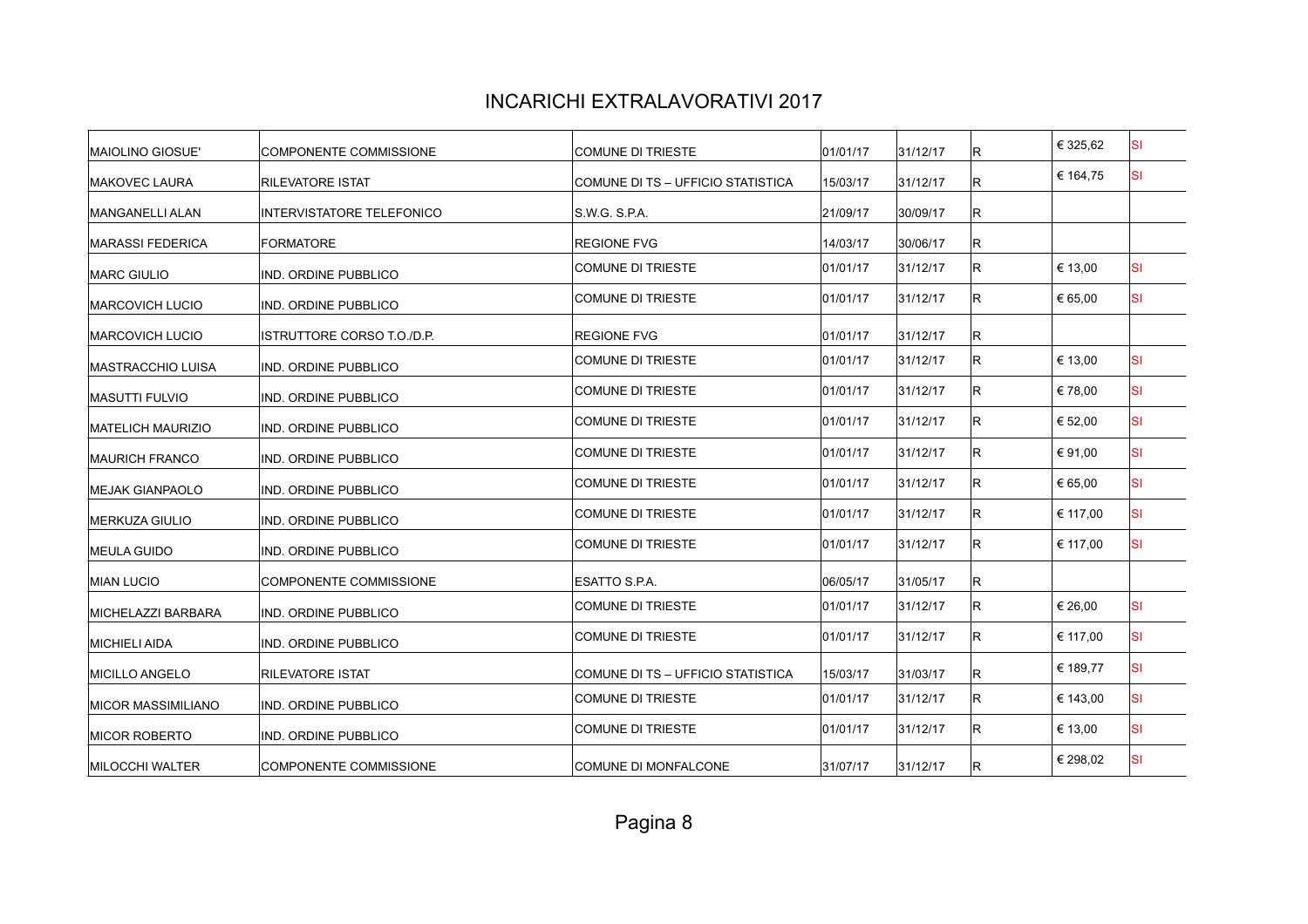| <b>MILOCCHI WALTER</b>     | COMPONENTE COMMISSIONE                                         | <b>COMUNE DI TRIESTE</b>                          | 01/01/17 | 31/12/17 | R.  | € 218,07   | ΙSΙ       |
|----------------------------|----------------------------------------------------------------|---------------------------------------------------|----------|----------|-----|------------|-----------|
| <b>MISCULINI SILVIA</b>    | IND. ORDINE PUBBLICO                                           | <b>COMUNE DI TRIESTE</b>                          | 01/01/17 | 31/12/17 | R   | € 65.00    | ΙSΙ       |
| <b>MOMIC LUCIANO</b>       | <b>COMPONENTE COMMISSIONE</b>                                  | COMUNE DI GRADO                                   | 27/09/17 | 15/12/17 | lR. | € 232,41   | <b>SI</b> |
| MORANDINI DONATELLA        | IND. ORDINE PUBBLICO                                           | <b>COMUNE DI TRIESTE</b>                          | 01/01/17 | 31/12/17 | R.  | € 26,00    | ΙSΙ       |
| <b>MULLNER ADRIANO</b>     | IND. ORDINE PUBBLICO                                           | <b>COMUNE DI TRIESTE</b>                          | 01/01/17 | 31/12/17 | R   | € 26,00    | <b>SI</b> |
| <b>MUSSO FULVIO</b>        | IND. ORDINE PUBBLICO                                           | <b>COMUNE DI TRIESTE</b>                          | 01/01/17 | 31/12/17 | R   | € 52,00    | <b>SI</b> |
| <b>MUSSO FULVIO</b>        | <b>INFERMIERE</b>                                              | ASS. CROCE VERDE GORIZIANA                        | 22/05/17 | 21/05/18 | lR. | € 1.696,25 | <b>SI</b> |
| <b>NOVAJOLLI FRANCESCA</b> | SEGRETARIA VERBALIZZANTE                                       | ESATTO S.P.A.                                     | 08/05/17 | 07/07/17 | R   | € 240,00   | <b>SI</b> |
| <b>ODONI FABIO</b>         | IND. ORDINE PUBBLICO                                           | <b>COMUNE DI TRIESTE</b>                          | 01/01/17 | 31/12/17 | R.  | € 52,00    | <b>SI</b> |
| <b>ONGARO FABRIZIO</b>     | ALLENATORE FIPE IN CORSI DI POTENZIAMENTO<br><b>MUSCOLARE</b>  | A.S.D. CENTRO UNIVERSITARIO<br><b>SPORTIVO</b>    | 02/10/17 | 30/06/18 | R   | € 2.907.00 | ΙSΙ       |
| <b>OVSEC TIZIANA</b>       | <b>CONSULENZA</b>                                              | <b>MOVIMENTO DONNE TRIESTE</b>                    | 11/03/17 | 06/05/17 | R   | € 175,00   | ΙSΙ       |
| <b>PAPAIS LUCA</b>         | IND. ORDINE PUBBLICO                                           | <b>COMUNE DI TRIESTE</b>                          | 01/01/17 | 31/12/17 | lR. | € 39,00    | <b>SI</b> |
| <b>PAPAIS LUCA</b>         | ISTRUTTORE GINNICO                                             | <b>COMITATO REGIONALE UISP FVG</b>                | 25/07/17 | 24/07/18 | R   | € 977,50   | <b>SI</b> |
| <b>PAPAIS PETRA</b>        | GESTIONE ED ORGANIZZAZIONE TEMPO LIBERO DEI<br><b>PAZIENTI</b> | COMUNITA' TERAPEUTICA LA TEMPESTA<br><b>ONLUS</b> | 22/05/17 | 31/12/17 | R   |            |           |
| PATRIARCA EMILIA           | COMPONENTE COMMISSIONE                                         | <b>AREA SCIENZE PARK</b>                          | 12/07/17 | 31/07/17 | R   | € 842.00   | <b>SI</b> |
| <b>PAULATTO MONICA</b>     | <b>RILEVATORE ISTAT</b>                                        | COMUNE DI TS - UFFICIO STATISTICA                 | 20/03/17 | 31/03/17 | R   | € 107,89   | <b>SI</b> |
| PEGANI MASSIMO             | <b>RILEVATORE ISTAT</b>                                        | COMUNE DI TS - UFFICIO STATISTICA                 | 15/03/17 | 31/03/17 | R   | € 136,31   | <b>SI</b> |
| PELARZ ANNALISA            | IND. ORDINE PUBBLICO                                           | <b>COMUNE DI TRIESTE</b>                          | 01/01/17 | 31/12/17 | R.  | € 52,00    | <b>SI</b> |
| PELLEGRINO GIOACCHINO      | IND. ORDINE PUBBLICO                                           | <b>COMUNE DI TRIESTE</b>                          | 01/01/17 | 31/12/17 | R   | € 13.00    | <b>SI</b> |
| <b>PELLICCIONE MICHELE</b> | <b>CANTORE CAPPELLA CIVICA</b>                                 | <b>COMUNE DI TRIESTE</b>                          | 01/01/17 | 30/04/17 | lR. | € 850,00   | <b>SI</b> |
| <b>PELLICCIONE MICHELE</b> | <b>CANTORE CAPPELLA CIVICA</b>                                 | <b>COMUNE DI TRIESTE</b>                          | 22/05/17 | 31/07/19 | R   | €4.650.00  | <b>SI</b> |
|                            |                                                                |                                                   |          |          |     |            |           |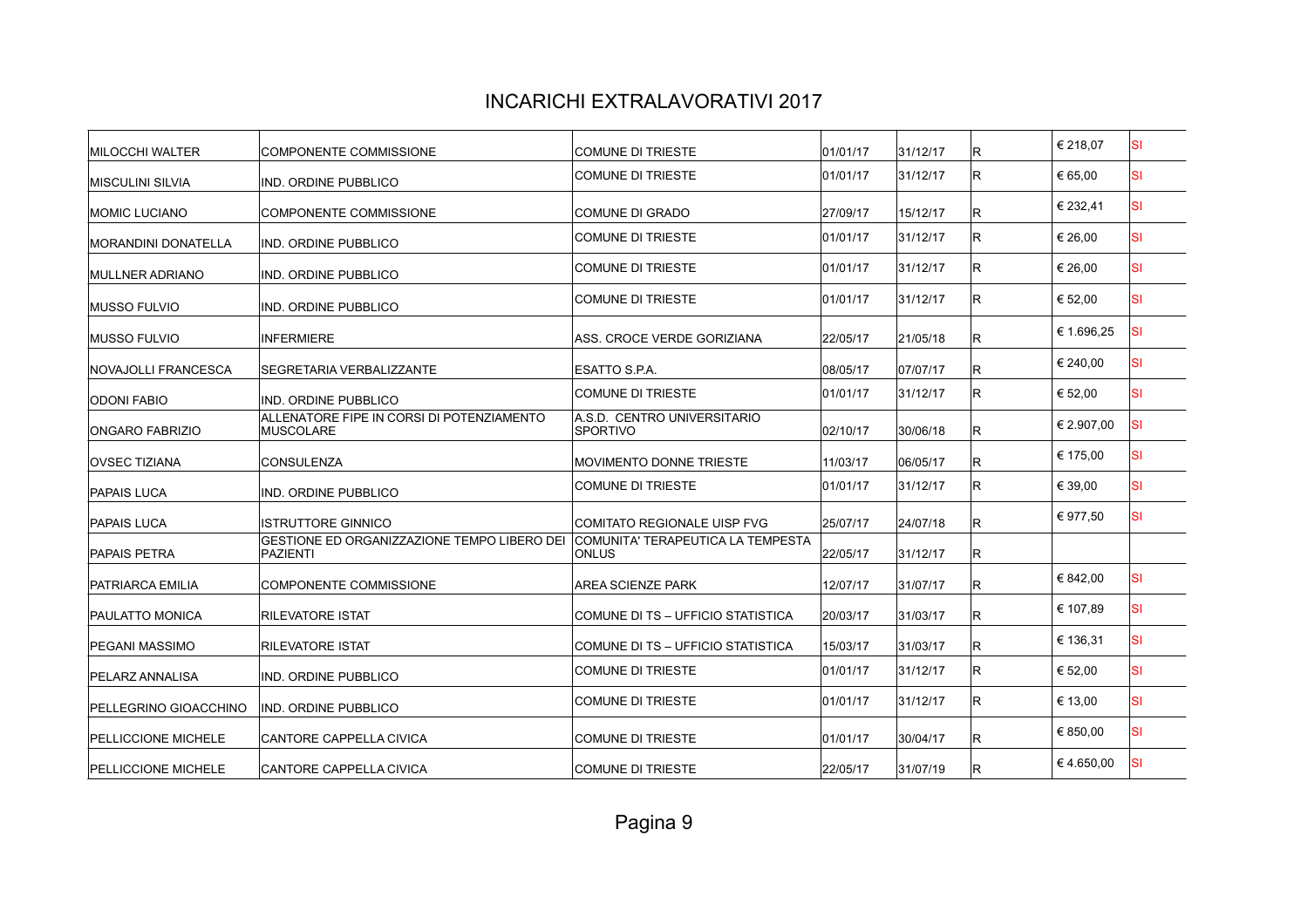| IND. ORDINE PUBBLICO            | <b>COMUNE DI TRIESTE</b>           | 01/01/17 | 31/12/17 | IR. | € 39,00                       | <b>SI</b> |
|---------------------------------|------------------------------------|----------|----------|-----|-------------------------------|-----------|
| <b>VENDITA PRODOTTI</b>         | JUST ITALIA SPA                    | 24/05/17 | 30/06/17 | IR. | € 28,64                       | <b>SI</b> |
| <b>VENDITA PRODOTTI</b>         | <b>JUST ITALIA SPA</b>             | 19/06/17 | 01/09/17 | R.  | non lavorato<br>non percepito | SI        |
| <b>VENDITA PRODOTTI</b>         | JUST ITALIA SPA                    | 26/09/17 | 30/06/18 | IR. | € 1.558,47                    | <b>SI</b> |
| DOCENZA CORSO T.O./D.P.         | <b>REGIONE FVG</b>                 | 01/01/17 | 31/12/17 | IR. |                               |           |
| IND. ORDINE PUBBLICO            | COMUNE DI TRIESTE                  | 01/01/17 | 31/12/17 | IR. | € 52,00                       | <b>SI</b> |
| IND. ORDINE PUBBLICO            | COMUNE DI TRIESTE                  | 01/01/17 | 31/12/17 | IR. | € 26,00                       | <b>SI</b> |
| IND. ORDINE PUBBLICO            | <b>COMUNE DI TRIESTE</b>           | 01/01/17 | 31/12/17 | IR. | € 26,00                       | lsı       |
| <b>VENDITA PRODOTTI</b>         | <b>EVERGREEN LIFE PRODUCTS SRL</b> | 20/03/17 | 19/03/18 | R.  |                               |           |
| IND. ORDINE PUBBLICO            | COMUNE DI TRIESTE                  | 01/01/17 | 31/12/17 | R.  | € 26,00                       | <b>SI</b> |
| IND. ORDINE PUBBLICO            | <b>COMUNE DI TRIESTE</b>           | 01/01/17 | 31/12/17 | IR. | € 195,00                      | <b>SI</b> |
| LABORATORIO DIDATTICO           | ASS. ALPE ADRIA CINEMA             | 29/01/17 | 29/01/17 | IR. | € 150,00                      | lsı       |
| <b>LETTURA ANIMATA</b>          | COOP. SOC. LA QUERCIA              | 20/03/17 | 20/03/17 | IR. |                               |           |
| <b>LETTURA ANIMATA</b>          | <b>ASSOCIAZIONE CLIC</b>           | 16/12/17 | 16/12/17 | R.  | € 250,00                      | lsı       |
| SPETTACOLO/LABORATORIO          | IST. COMPRENSIVO IQBAL MASIH       | 01/04/17 | 30/04/17 | R.  |                               |           |
| IND. ORDINE PUBBLICO            | <b>COMUNE DI TRIESTE</b>           | 01/01/17 | 31/12/17 | R.  | € 13,00                       | lsı       |
| IND. ORDINE PUBBLICO            | COMUNE DI TRIESTE                  | 01/01/17 | 31/12/17 | R.  | € 13,00                       | <b>SI</b> |
| ASSAGGIO E CLASSIFICAZIONE OLII | <b>ARIES</b>                       | 28/02/17 | 03/03/17 | IR. | € 140,00                      | lsı       |
| SEGRETERIA E COORD TECNICO/AMM. | <b>F.I.N. PLUS</b>                 | 14/10/17 | 31/05/18 | R.  |                               |           |
| IND. ORDINE PUBBLICO            | COMUNE DI TRIESTE                  | 01/01/17 | 31/12/17 | IR. | € 26,00                       | <b>SI</b> |
| IND. ORDINE PUBBLICO            | <b>COMUNE DI TRIESTE</b>           | 01/01/17 | 31/12/17 | R   | € 26,00                       | <b>SI</b> |
|                                 |                                    |          |          |     |                               |           |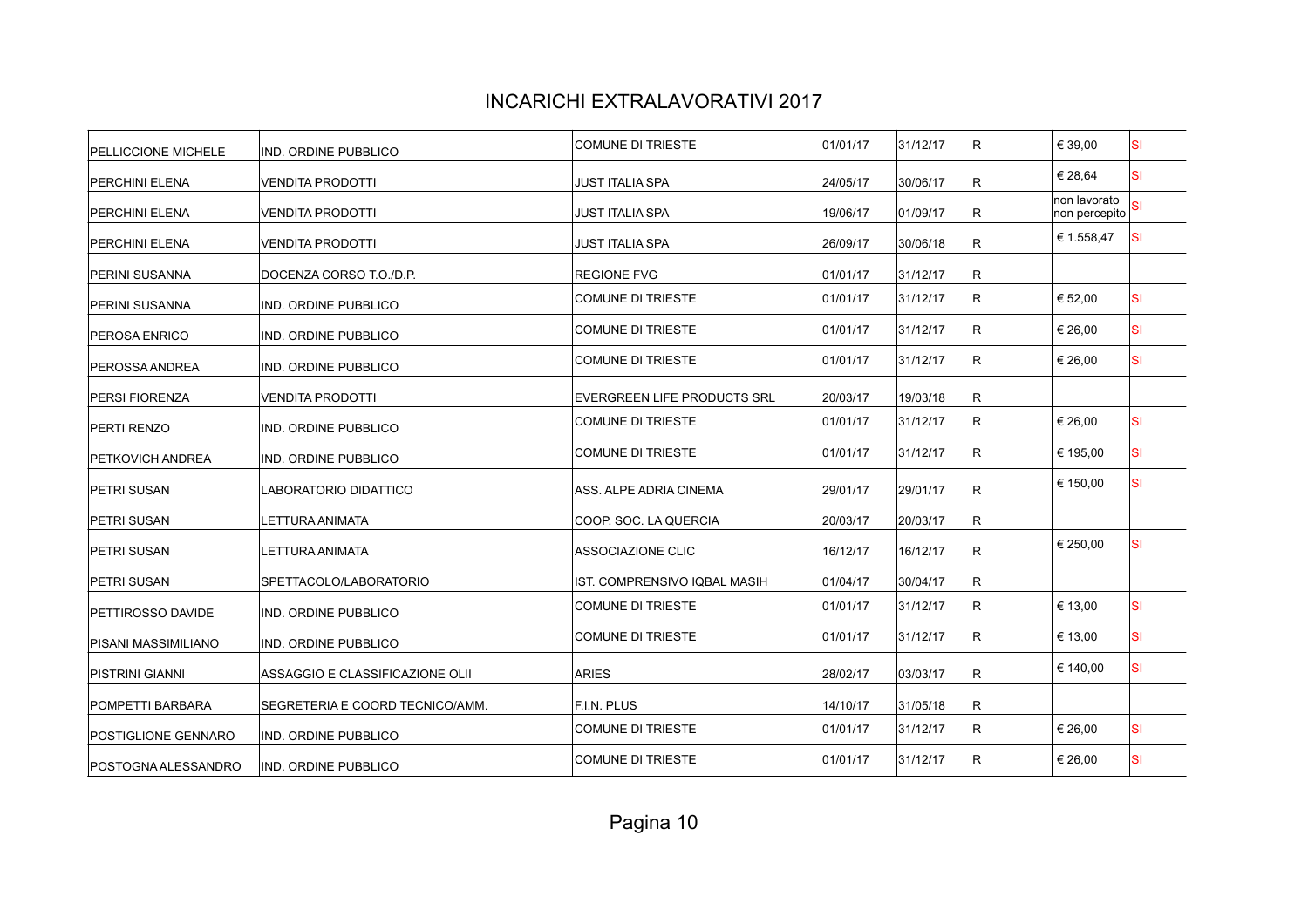| IND. ORDINE PUBBLICO                         | COMUNE DI TRIESTE                                | 01/01/17 | 31/12/17                                                   | lR. | €78,00     | ISI       |
|----------------------------------------------|--------------------------------------------------|----------|------------------------------------------------------------|-----|------------|-----------|
| <b>IND. ORDINE PUBBLICO</b>                  | <b>COMUNE DI TRIESTE</b>                         | 01/01/17 | 31/12/17                                                   | lR. | € 52,00    | <b>SI</b> |
| IND. ORDINE PUBBLICO                         | COMUNE DI TRIESTE                                | 01/01/17 | 31/12/17                                                   | lR. | € 13,00    | ΙSΙ       |
| IND. ORDINE PUBBLICO                         | COMUNE DI TRIESTE                                | 01/01/17 | 31/12/17                                                   | R   | € 156,00   | <b>SI</b> |
| <b>IND. ORDINE PUBBLICO</b>                  | <b>COMUNE DI TRIESTE</b>                         | 01/01/17 | 31/12/17                                                   | lR. | € 234,00   | <b>SI</b> |
| <b>MUSICISTA AMBITO CONCERTO</b>             | BONAWENTURA SOCIETA' COOPERATIVA                 |          | 31/07/17                                                   | R   | € 150,00   | ΙSΙ       |
| QUARANTOTTO DONATELLA COMPONENTE COMMISSIONE | COMUNE DI GORIZIA                                | 19/10/17 | 28/10/17                                                   | lR. | € 600,00   | <b>SI</b> |
| <b>IND. ORDINE PUBBLICO</b>                  | <b>COMUNE DI TRIESTE</b>                         | 01/01/17 | 31/12/17                                                   | lR. | € 65,00    | <b>SI</b> |
| IND. ORDINE PUBBLICO                         | <b>COMUNE DI TRIESTE</b>                         | 01/01/17 | 31/12/17                                                   | lR. | € 26,00    | <b>SI</b> |
| COLLAUDO OPERE PROPRIA ABITAZIONE            | RANDAZZO LEA                                     | 17/11/17 | 16/11/18                                                   | G   |            | 0         |
| IND. ORDINE PUBBLICO                         | COMUNE DI TRIESTE                                | 01/01/17 | 31/12/17                                                   | IR. | € 130.00   | <b>SI</b> |
| <b>IND. ORDINE PUBBLICO</b>                  | COMUNE DI TRIESTE                                | 01/01/17 | 31/12/17                                                   | lR. | € 130,00   | <b>SI</b> |
| SUPPORTO ALL'INSEGNAMENTO DEL PATTINAGGIO    | <b>ACCADEMIA PATTINAGGIO ARTISTICO</b><br>A.S.D. | 06/11/17 | 30/08/18                                                   | lR. | €431,00    | <b>SI</b> |
| IND. ORDINE PUBBLICO                         | COMUNE DI TRIESTE                                | 01/01/17 | 31/12/17                                                   | lR. | € 52,00    | <b>SI</b> |
| SUPPORTO AL DIRETTORE GENERALE               |                                                  |          | 31/12/17                                                   | IR. | € 1.440,00 | <b>SI</b> |
| IND. ORDINE PUBBLICO                         | COMUNE DI TRIESTE                                | 01/01/17 | 31/12/17                                                   | lR. | € 13,00    | <b>SI</b> |
| IND. ORDINE PUBBLICO                         | COMUNE DI TRIESTE                                | 01/01/17 | 31/12/17                                                   | lR. | € 65,00    | <b>SI</b> |
| <b>CONSULENZA</b>                            | COMPA FVG                                        | 01/01/17 | 31/12/17                                                   | lR. | € 2.344,80 | <b>SI</b> |
| <b>FORMATORE</b>                             | COMPA FVG                                        | 01/01/17 | 31/12/17                                                   | R   |            |           |
| IND. ORDINE PUBBLICO                         | <b>COMUNE DI TRIESTE</b>                         | 01/01/17 | 31/12/17                                                   | lR. | € 39,00    | <b>SI</b> |
| IND. ORDINE PUBBLICO                         | <b>COMUNE DI TRIESTE</b>                         | 01/01/17 | 31/12/17                                                   | lR. | € 52,00    | <b>SI</b> |
|                                              |                                                  |          | 31/07/17<br>IST. REGIONALE RITTMEYER PER I CIECHI 01/07/17 |     |            |           |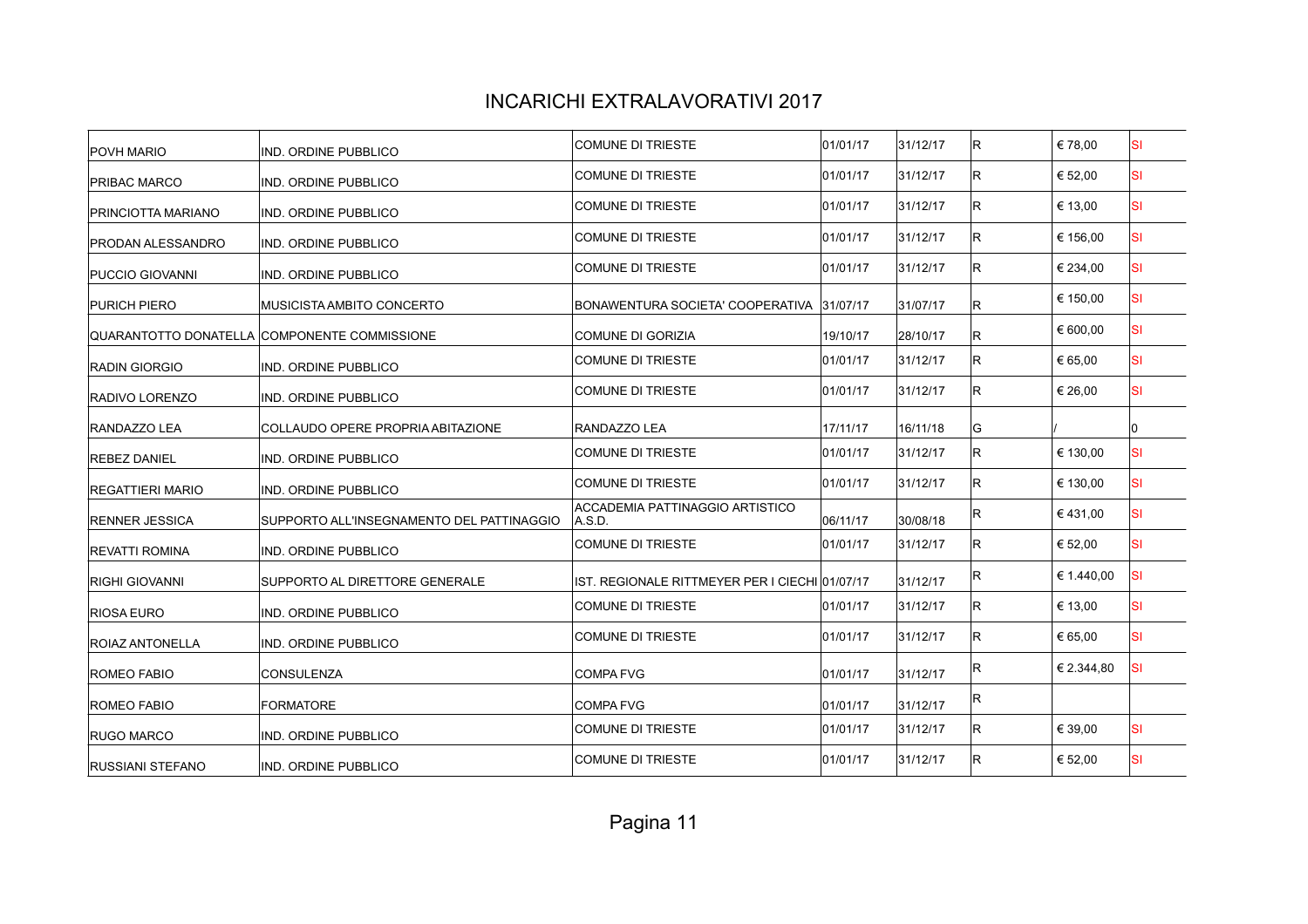| <b>RUSSIANI STEFANO</b>                     | ISTR. SUBACQUEO E B.L.S.D.                                                | A.S.D. BIO & FUN                   | 23/01/17 | 23/01/18 | IR. | € 1.033,50 | lsı |
|---------------------------------------------|---------------------------------------------------------------------------|------------------------------------|----------|----------|-----|------------|-----|
| <b>RUSSO GIANLUIGI</b>                      | <b>IND. ORDINE PUBBLICO</b>                                               | <b>COMUNE DI TRIESTE</b>           | 01/01/17 | 31/12/17 | IR. | € 39.00    | lsı |
| <b>SAIN ADRIANO</b>                         | <b>INCARICATO ALLA VENDITA</b>                                            | <b>EVERGREEN LIFE PRODUCTS SRL</b> | 14/11/17 | 31/10/18 | lR. |            |     |
| <b>SAVI PIERPAOLO</b>                       | IND. ORDINE PUBBLICO                                                      | <b>COMUNE DI TRIESTE</b>           | 01/01/17 | 31/12/17 | lR. | € 52,00    | lsı |
| <b>SCARPARO RAFFAELLA</b>                   | COMPONENTE COMMISSIONE                                                    | I.T.I.S.                           | 29/11/17 | 28/02/18 | lR. |            |     |
| <b>SCHERI SERGIO</b>                        | IND. ORDINE PUBBLICO                                                      | <b>COMUNE DI TRIESTE</b>           | 01/01/17 | 31/12/17 | IR. | € 26,00    | lsı |
| <b>SCOFICH ANTONELLA</b>                    | <b>RILEVATORE ISTAT</b>                                                   | COMUNE DI TS - UFFICIO STATISTICA  | 15/03/17 | 15/04/17 | lR. | € 250,06   | lsı |
| SCOMERSICH MARIA SEREN/IND. ORDINE PUBBLICO |                                                                           | <b>COMUNE DI TRIESTE</b>           | 01/01/17 | 31/12/17 | R.  | € 13,00    | lsı |
| <b>SCREMIN MARIA</b>                        | <b>DOCENZA</b>                                                            | ARCHE'                             | 24/03/17 | 31/03/17 | lR. | € 120,00   | lsı |
| <b>SERRI PAOLO</b>                          | IND. ORDINE PUBBLICO                                                      | <b>COMUNE DI TRIESTE</b>           | 01/01/17 | 31/12/17 | lR. | € 26,00    | lsı |
| <b>SEVERI ALESSANDRO</b>                    | <b>ISTRUTTORE YOGA</b>                                                    | ASS. CULT. DIL. SPORT METAMORFOSYS | 01/04/17 | 31/03/18 | lR. | €4.450,00  | lsı |
| <b>SILLA MAURO</b>                          | ESPERTO COMMISSIONE ESAMINATRICE                                          | U.T.I. FRIULI CENTRALE             | 24/05/17 | 15/07/17 | R   |            |     |
| SIVILOTTO LIVIO                             | <b>COMPONENTE COMMISSIONE</b>                                             | <b>COMUNE DI GORIZIA</b>           | 15/02/17 | 31/12/17 | R   |            |     |
| <b>SKLEMBA ORNELLA</b>                      | ORGANIZZAZIONE DELL'INDAGINE STATISTICA E<br>COORDINAMENTO DEI RILEVATORI | <b>COMUNE DI TRIESTE</b>           | 15/03/17 | 31/03/17 | lR. | € 264,94   | lsı |
| <b>SKLEMBA ORNELLA</b>                      | <b>RILEVATORE ISTAT</b>                                                   | COMUNE DI TS - UFFICIO STATISTICA  | 15/03/17 | 31/03/17 | R   | € 264,94   | lsı |
| <b>SLUGA FULVIO</b>                         | IND. ORDINE PUBBLICO                                                      | <b>COMUNE DI TRIESTE</b>           | 01/01/17 | 31/12/17 | lR. | € 117,00   | lsı |
| <b>SMOQUINA MICHELA</b>                     | IND. ORDINE PUBBLICO                                                      | <b>COMUNE DI TRIESTE</b>           | 01/01/17 | 31/12/17 | lR. | € 104,00   | lsı |
| <b>SPECH GINO</b>                           | IND. ORDINE PUBBLICO                                                      | <b>COMUNE DI TRIESTE</b>           | 01/01/17 | 31/12/17 | lR. | € 39.00    | lsı |
| <b>SPORTIELLO VINCENZO</b>                  | IND. ORDINE PUBBLICO                                                      | <b>COMUNE DI TRIESTE</b>           | 01/01/17 | 31/12/17 | lR. | € 26,00    | lsı |
| <b>STAGNI ANDREA</b>                        | IND. ORDINE PUBBLICO                                                      | <b>COMUNE DI TRIESTE</b>           | 01/01/17 | 31/12/17 | R.  | € 39,00    | lsı |
| <b>STEFANUTTI FABIO</b>                     | <b>COMPONENTE COMMISSIONE</b>                                             | <b>COMUNE DI TRIESTE</b>           | 01/01/17 | 31/12/17 | lR. | €986.58    | lsı |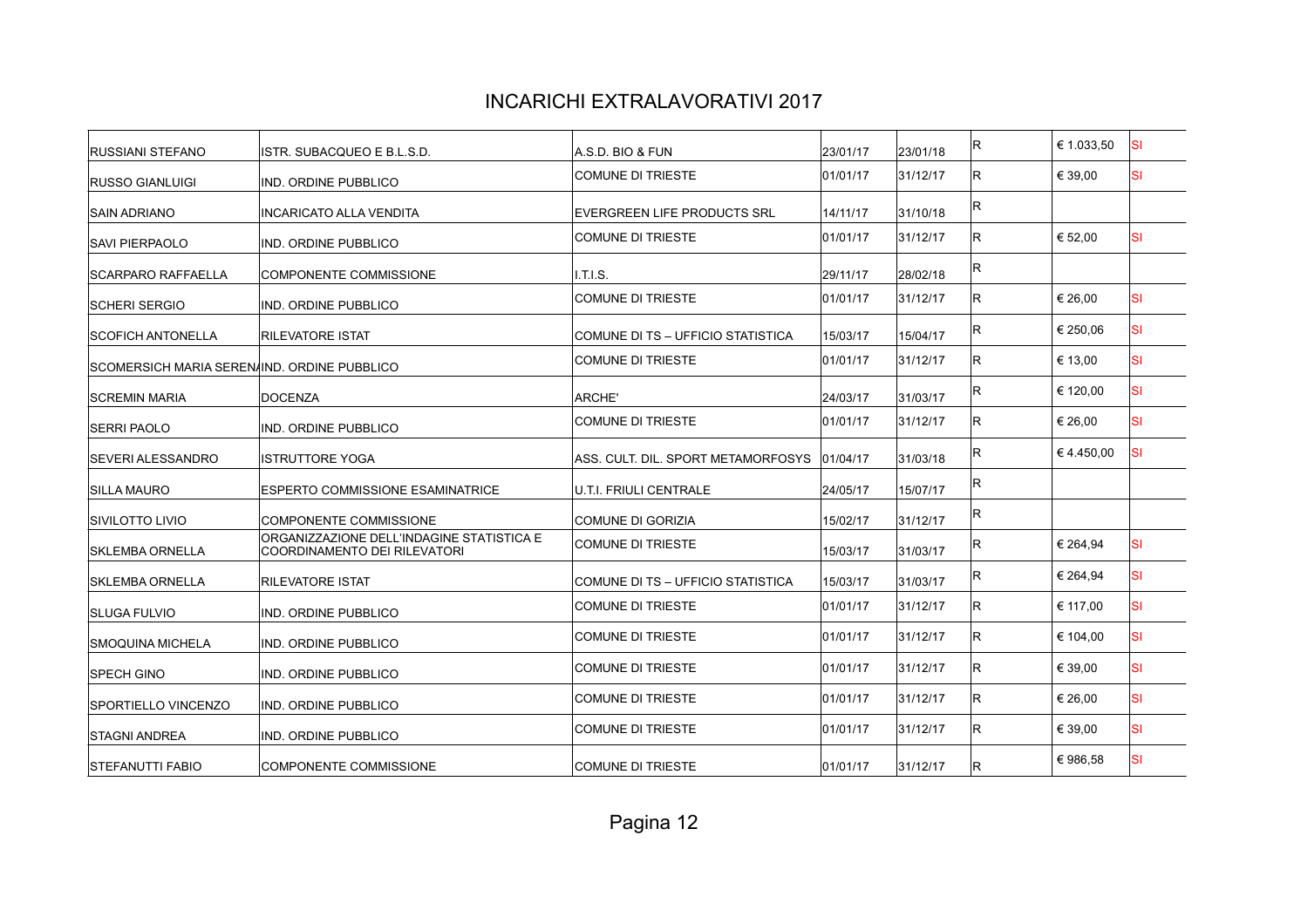| DOCENZA CORSO T.O./D.P.                 | <b>REGIONE FVG</b>                                             | 01/01/17 | 31/12/17 | lR. |            |                |
|-----------------------------------------|----------------------------------------------------------------|----------|----------|-----|------------|----------------|
| <b>IND. ORDINE PUBBLICO</b>             | COMUNE DI TRIESTE                                              | 01/01/17 | 31/12/17 | lR. | € 91,00    | <b>SI</b>      |
| <b>IND. ORDINE PUBBLICO</b>             | COMUNE DI TRIESTE                                              | 01/01/17 | 31/12/17 | lR. | € 26,00    | <b>SI</b>      |
| <b>COMPONENTE COMMISSIONE</b>           | ESATTO S.P.A.                                                  | 06/05/17 | 31/05/17 | R   |            |                |
| COMPONENTE COMMISSIONE                  | ESATTO S.P.A.                                                  | 22/09/17 | 22/10/17 | IR. |            |                |
| <b>IND. ORDINE PUBBLICO</b>             | <b>COMUNE DI TRIESTE</b>                                       | 01/01/17 | 31/12/17 | lR. | € 208,00   | <b>SI</b>      |
| <b>IND. ORDINE PUBBLICO</b>             | COMUNE DI TRIESTE                                              | 01/01/17 | 31/12/17 | lR. | € 52,00    | <b>SI</b>      |
| UFFICIALE DI CAMPO                      | F.I.P.                                                         | 17/09/16 | 16/09/17 | lR. | €485.02    | <b>SI</b>      |
| COMPONENTE COMMISSIONE                  | E.N.A.I.P. F.V.G.                                              | 09/03/17 | 09/03/17 | R   |            |                |
| IND. ORDINE PUBBLICO                    | <b>COMUNE DI TRIESTE</b>                                       | 01/01/17 | 31/12/17 | lR. | € 26,00    | <b>SI</b>      |
| IISTRUTTORE CORSI DIFESA PERSONALE      | <b>REGIONE FVG</b>                                             | 06/04/17 | 31/12/17 | R   |            |                |
| <b>COMPONENTE COMMISSIONE</b>           | <b>ETRA SPA</b>                                                | 29/11/16 | 28/02/17 | R   | € 5.290,29 | <b>SI</b>      |
| <b>COMPONENTE COMMISSIONE</b>           | NET SPA                                                        | 27/06/17 | 31/03/18 | IR. | € 6.480.00 | NO.            |
| <b>COMPONENTE COMMISSIONE</b>           | <b>ETRA SPA</b>                                                | 19/10/17 | 16/02/18 | lR. | € 2.543,87 | <b>SI</b>      |
| DOCENZA                                 | COMPA FVG                                                      | 08/03/17 | 24/03/17 | lR. | € 2.260,00 | <b>SI</b>      |
| <b>SUPPORTO AL RUP</b>                  | COMUNE DI CORDENONS (PN)                                       | 10/02/17 | 09/02/18 | R   |            |                |
| <b>SUPPORTO AL RUP</b>                  | ELETTRA SINCROTRONE TS S.C.P.A.                                | 10/07/17 | 09/07/18 | lR. |            |                |
| <b>SUPPORTO AL RUP</b>                  | CAMERA DI COMMERCIO VENEZIA-GIULIA<br><b>TRIESTE E GORIZIA</b> | 01/12/17 | 30/11/18 | IR. |            |                |
| <b>CONSULENZE TECNICHE INFORMATICHE</b> | COMPA FVG                                                      | 01/01/17 | 31/12/17 | lR. | € 2.591,85 | <b>SI</b>      |
| <b>FORMATORE NELLA P.A.</b>             | COMPA FVG                                                      | 01/01/17 | 31/12/17 | R   | € 1.082,55 | ΙSΙ            |
| <b>IND. ORDINE PUBBLICO</b>             | COMUNE DI TRIESTE                                              | 01/01/17 | 31/12/17 | lR. | € 52,00    | <b>SI</b>      |
|                                         |                                                                |          |          |     |            | € 12.000,00 SI |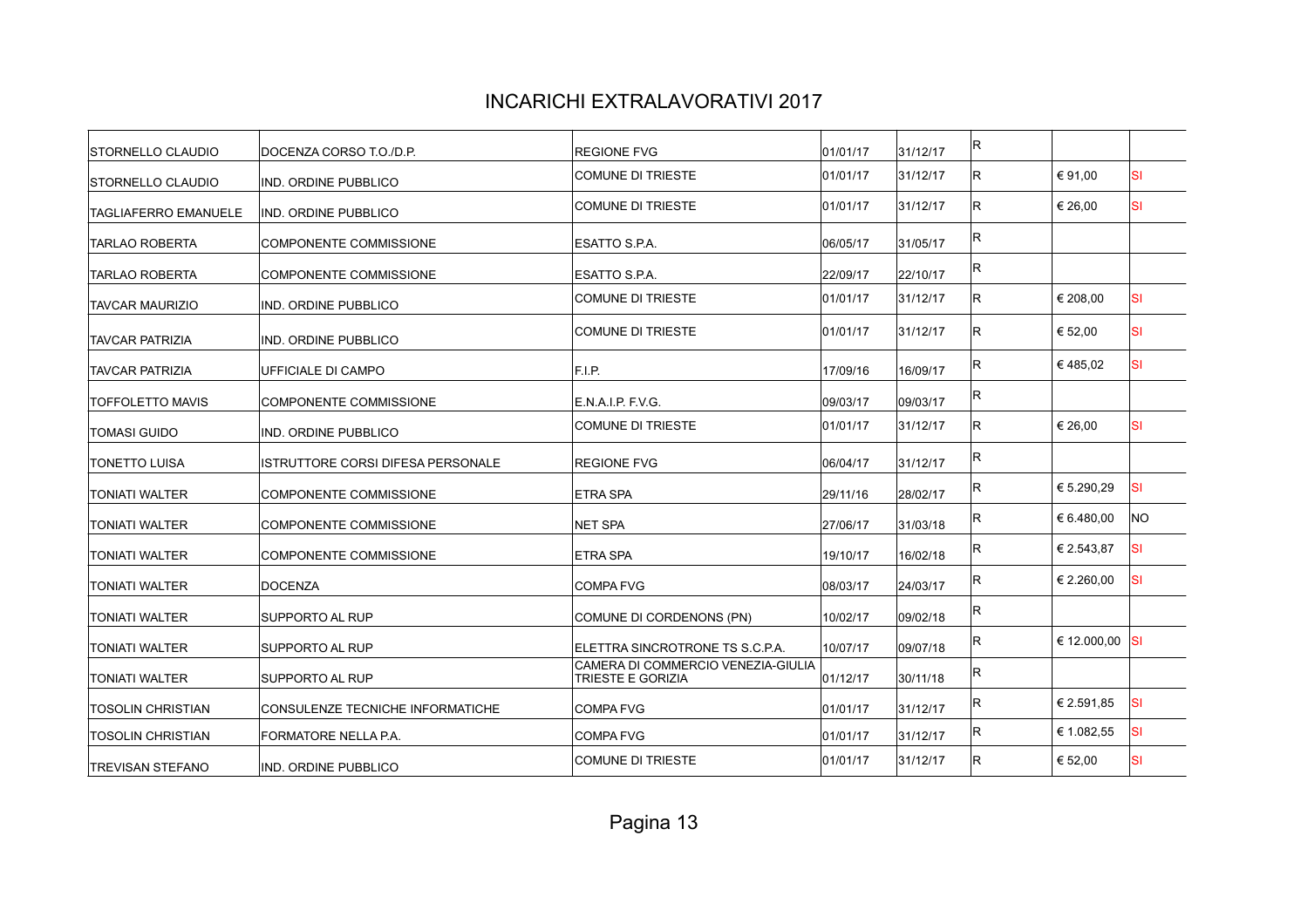| <b>TROTTI ARIELLA</b>       | IND. ORDINE PUBBLICO                      | COMUNE DI TRIESTE                 | 01/01/17 | 31/12/17 | IR. | € 65,00    | lsı       |
|-----------------------------|-------------------------------------------|-----------------------------------|----------|----------|-----|------------|-----------|
| <b>TURINI FEDERICA</b>      | IND. ORDINE PUBBLICO                      | COMUNE DI TRIESTE                 | 01/01/17 | 31/12/17 | IR. | € 13,00    | lsı       |
| UMANI GIOVANNI              | IND. ORDINE PUBBLICO                      | COMUNE DI TRIESTE                 | 01/01/17 | 31/12/17 | IR. | € 91,00    | <b>SI</b> |
| <b>VALENTI ANDREA</b>       | IND. ORDINE PUBBLICO                      | COMUNE DI TRIESTE                 | 01/01/17 | 31/12/17 | R.  | € 13,00    | lsı       |
| <b>VATTA RICCARDO</b>       | <b>COMPONENTE COMMISSIONE</b>             | <b>COMUNE DI GORIZIA</b>          | 19/10/17 | 28/10/17 | R   | € 600,00   | NO.       |
| <b>VENIER ROSSANA</b>       | IND. ORDINE PUBBLICO                      | COMUNE DI TRIESTE                 | 01/01/17 | 31/12/17 | IR. | € 39,00    | <b>SI</b> |
| VERCHI EDOARDO              | IND. ORDINE PUBBLICO                      | <b>COMUNE DI TRIESTE</b>          | 01/01/17 | 31/12/17 | R.  | € 65,00    | <b>SI</b> |
| <b>VERGERIO MARIAGRAZIA</b> | IND. ORDINE PUBBLICO                      | COMUNE DI TRIESTE                 | 01/01/17 | 31/12/17 | IR. | € 39,00    | lsı       |
| VESNAVER DAVIDE             | IND. ORDINE PUBBLICO                      | <b>COMUNE DI TRIESTE</b>          | 01/01/17 | 31/12/17 | IR. | € 13,00    | <b>SI</b> |
| <b>VISENTIN FABIO</b>       | DOCENZA CORSO T.O./D.P.                   | <b>REGIONE FVG</b>                | 01/01/17 | 31/12/17 | R.  |            |           |
| <b>VISENTIN FABIO</b>       | IND. ORDINE PUBBLICO                      | COMUNE DI TRIESTE                 | 01/01/17 | 31/12/17 | IR. | € 39,00    | <b>SI</b> |
| <b>VISENTIN FABIO</b>       | ISTRUTTORE CORSI DIFESA PERSONALE         | A.S.D. A.P.T.P.L.                 | 15/03/17 | 31/12/17 | IR. | € 500,00   | lsı       |
| <b>VITRI SERGIO</b>         | IND. ORDINE PUBBLICO                      | COMUNE DI TRIESTE                 | 01/01/17 | 31/12/17 | R.  | € 26,00    | <b>SI</b> |
| <b>VIVIAN MAURO</b>         | <b>RILEVATORE ISTAT</b>                   | COMUNE DI TS – UFFICIO STATISTICA | 15/03/17 | 31/03/17 | IR. | € 236,16   | lsı       |
| <b>VIVODA ALLEN</b>         | IND. ORDINE PUBBLICO                      | COMUNE DI TRIESTE                 | 01/01/17 | 31/12/17 | IR. | € 104,00   | <b>SI</b> |
| <b>ZANETTI CHIARA</b>       | COLLABORAZIONE AUTONOMA                   | ARACON COOP. SOC. ONLUS DI UDINE  | 03/07/17 | 18/07/17 | IR. | € 3.500,00 | <b>SI</b> |
| IZANETTI CHIARA             | COLLABORAZIONE AUTONOMA                   | ARACON COOP. SOC. ONLUS DI UDINE  | 25/07/17 | 31/10/17 | R.  | € 2.250,00 | <b>SI</b> |
| IZANETTI CHIARA             | RACCOLTA DATI/INTERVISTE E STESURE REPORT | <b>IRSSES</b>                     | 27/12/17 | 30/04/18 | R   | € 1.200,00 | <b>NO</b> |
| <b>ZANETTI DONATELLA</b>    | IND. ORDINE PUBBLICO                      | <b>COMUNE DI TRIESTE</b>          | 01/01/17 | 31/12/17 | IR. | € 65.00    | <b>SI</b> |
| <b>ZANOLLA MANILA</b>       | IND. ORDINE PUBBLICO                      | COMUNE DI TRIESTE                 | 01/01/17 | 31/12/17 | R.  | € 26,00    | SI        |
| ZAPPALA' ANDREA             | IND. ORDINE PUBBLICO                      | <b>COMUNE DI TRIESTE</b>          | 01/01/17 | 31/12/17 | IR. | € 52,00    | <b>SI</b> |
|                             |                                           |                                   |          |          |     |            |           |